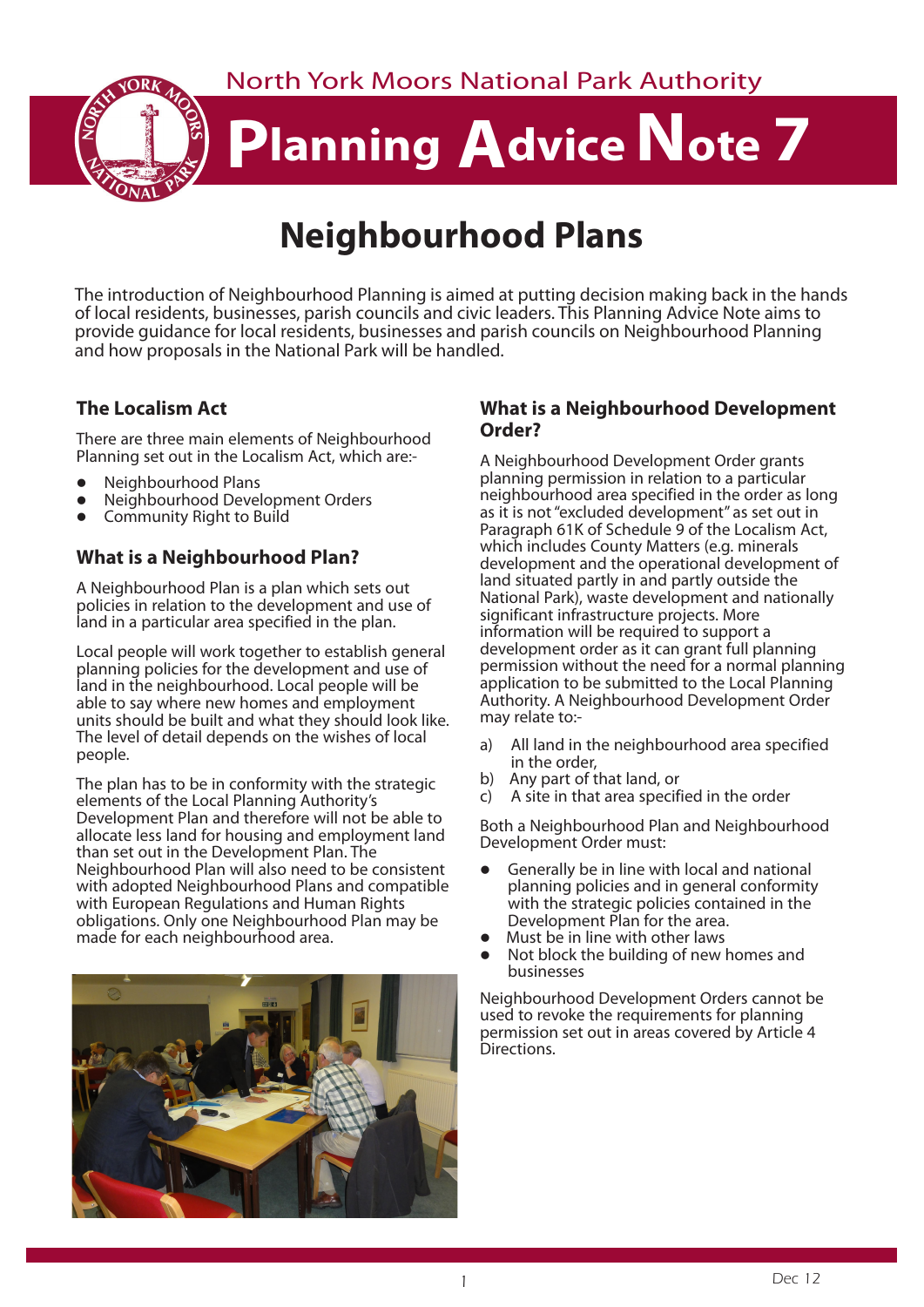### **What is a Community Right to Build Order?**

This part of the Localism Act gives groups of local people the power to deliver the development that their local community want. They may wish to build new homes, businesses, shops, playgrounds or meeting halls. A community organisation, formed by members of the local community, will be able to bring forward development proposals which, providing they meet minimum criteria and can demonstrate local support through a referendum, will be able to go ahead without requiring a separate traditional planning application. The benefits of the development, such as new affordable housing or profits made from letting new homes, will stay within the community, and be managed for the benefit of the community.

Unlike Neighbourhood Plans and Development Orders the Parish Council does not have to lead on Community Right to Build. A Community Right to Build organisation can be created by individuals who live or work in the particular area for which the community organisation is to be established. Individuals of a community organisation must be entitled to become voting members and must have at least 10 members who live in the area. Community Right to Build Orders will also be subject to independent examination and a local referendum.

## **What is a Community Right to Build Order?**

This part of the Localism Act gives groups of local people the power to deliver the development that their local community want. They may wish to build new homes, businesses, shops, playgrounds or meeting halls. A community organisation, formed by members of the local community, will be able to bring forward development proposals which, providing they meet minimum criteria and can demonstrate local support through a referendum, will be able to go ahead without requiring a separate traditional planning application. The benefits of the development, such as new affordable housing or profits made from letting new homes, will stay within the community, and be managed for the benefit of the community.

Unlike Neighbourhood Plans and Development Orders the Parish Council does not have to lead on Community Right to Build. A Community Right to Build organisation can be created by individuals who live or work in the particular area for which the community organisation is to be established. Individuals of a community organisation must be entitled to become voting members and must have at least 10 members who live in the area. Community Right to Build Orders will also be subject to independent examination and a local referendum.

# **Issues for the Community to Consider**

Communities need to consider carefully what their aims are. Developing a Neighbourhood Plan, Neighbourhood Development Order or Right to Build Order can help a community to play a greater role in shaping the future of their area, however they are not vehicles to stop further development taking place.

Neighbourhood Plans must comply with the strategic elements of the Local Planning Authority's Development Plan. In the case of the North York Moors National Park this is the Core Strategy and Development Policies Document, adopted in 2008. The main topic areas where the Core Strategy contains detailed policies on the type and amount of new development that can take place in villages is in relation to housing. This means that Neighbourhood Plans cannot promote open market housing in villages where this is not supported in the Core Strategy. The Core Strategy allows for open market housing in the settlements of Helmsley, Ampleforth, Easington, Guisborough, Scalby, Sleights, Thornton le Dale and East and West Ayton and there is scope in these villages for local people to make decisions on where future housing may be located.

In other villages communities may want to allocate sites for affordable housing to meet local identified needs, through the National Park Authority's exceptions site policy.

Communities will also need to consider that developing a Neighbourhood Plan is likely to involve;-

- **•** development economics
- site assessment and allocation
- **•** technical requirements, processes and procedures
- **•** gathering and analysing an evidence base.
- **•** drafting and producing the Neighbourhood Plan.

Communities will also need a budget to develop the plan, which may include venue hire costs, publication and printing costs. The costs of holding an independent examination and referendum will be met by the National Park Authority.

If the issues that the community wants to address do not relate to land use and development it may be more appropriate to consider the drafting of a Parish Plan or Village Design Statement. If the concerns of local people are issues such as crime or litter, a Parish Plan is likely to be the most appropriate vehicle. If the community would like a greater involvement in decisions about the detailed design of proposals they may wish to consider drafting a Village Design Statement which like a Neighbourhood Plan can form part of the Local Development Framework and will be taken into consideration when determining planning applications.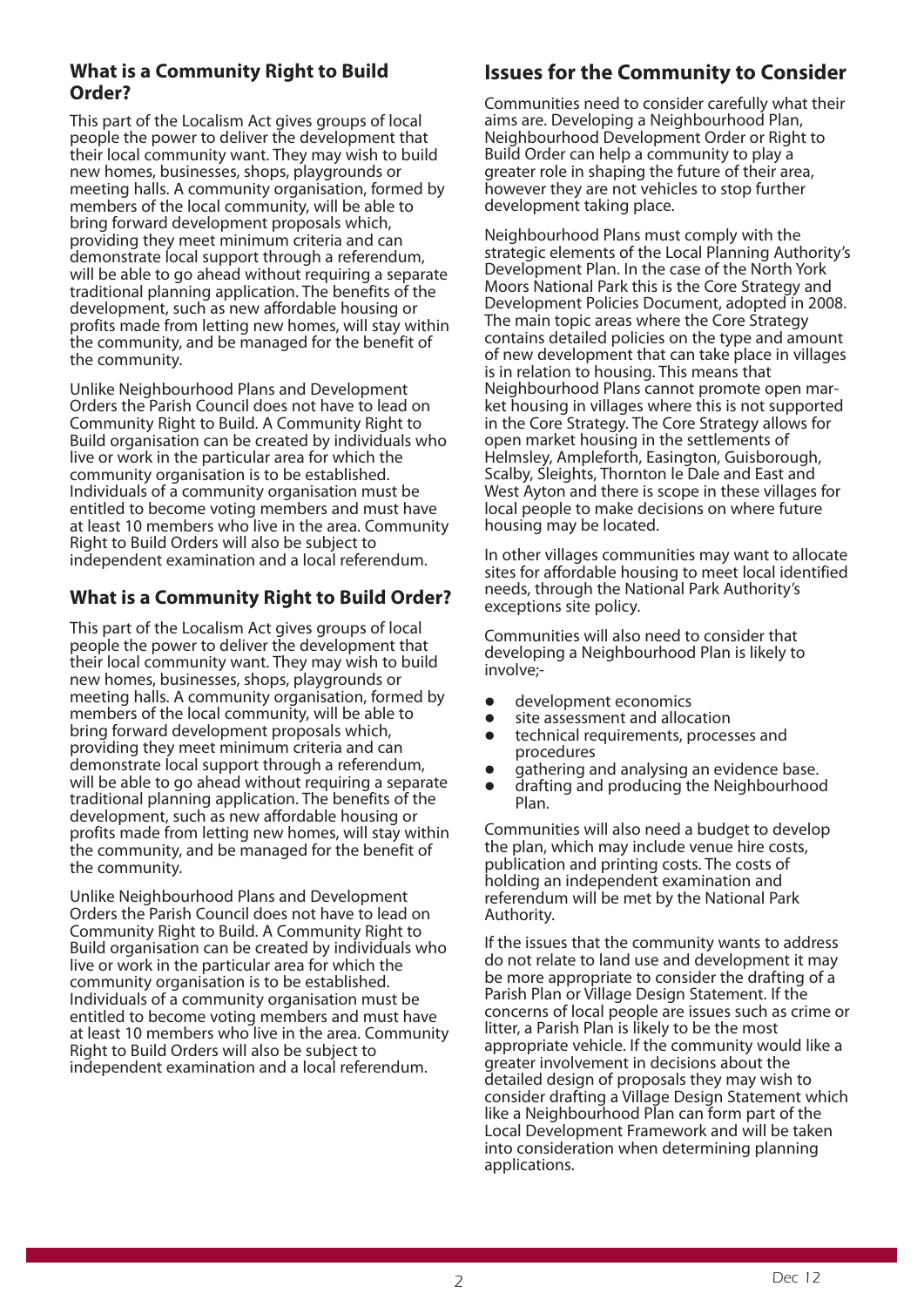#### **How will a Neighbourhood Plan affect the planning decisions made by the National Park Authority?**

Once a neighbourhood plan is made it will form part of the Development Plan for the area and all future planning applications within the neighbourhood area will need to be determined in accordance with the document.

#### **Who is responsible for Neighbourhood Planning?**

The Parish Council (including Parish Meetings) is the lead body for neighbourhood planning, although they will need to engage other organisations including residents, businesses, local groups, landowners, developers and other organisations to ensure there has been wide community involvement in developing the plan. A Parish Council may choose to work with other Parish Councils on a Neighbourhood Plan for a defined area as long as there are no existing Neighbourhood Plans which cover the same area.

#### **What is the role of the National Park Authority?**

The National Park Authority is the Local Planning Authority for the area. Under the Localism Act, Local Planning Authorities must provide advice or assistance to Parish Councils in connection with or facilitating the making of proposals for Neighbourhood Plans and Neighbourhood Development Orders in neighbourhood areas within the North York Moors National Park. The Authority has responsibility for deciding whether the proposed neighbourhood area is appropriate and submits the Neighbourhood Development Order or Neighbourhood Plan for independent examination.

The National Park Authority may also be able to assist with the following:-

- Sharing evidence and supporting information
- l Helping with consultation events
- l Providing advice on national and local planning policies
- Advice on the preparation of Sustainability Assessments and Appropriate Assessments where required

#### **Is there any financial assistance available to support neighbourhood planning?**

The government has committed to providing up to £50 million until March 2015 to support the neighbourhood planning process. The National Park Authority is able to apply to Communities and Local Government for grants of up to £30,000 to help get neighbourhood plans in place. This funding will help support and advise groups taking forward neighbourhood plans and to pay towards the examination of plans and a local referendum.

#### **What is the process for developing a Neighbourhood Plan or Order?**

1. Defining and Establishing a Neighbourhood Plan Area

Parish Councils will need to submit to the National Park Authority a plan to indicate the proposed Neighbourhood Plan area, a statement of why this area is proposed and a statement that the group submitting the application is capable of being a qualifying body. The National Park Authority must check that the suggested boundaries make sense and work together. The National Park Authority will then publish a map setting out the areas that are being designated as neighbourhood areas and invite representations. The consultation period will be at least 6 weeks. The decision on all proposals will be made by Members through a relevant committee.

2. The Consultation Strategy and Programme

As a referendum will be held to decide whether the Neighbourhood Plan or Order is adopted it is important to obtain the support he local community. The Parish Council will need to engage with the wider community right from the start and encourage them to participate in the plan. It may be useful to draft a consultation strategy which will set out how the Parish will engage local people and businesses through the development of the plan. This could include holding a series of public events to set out the aims of the plan and seeking views of how it should develop. The key to a successful plan will be keeping the local community informed and more importantly on board.

3. Gathering Evidence and Developing the Plan

Depending on the nature of the Neighbourhood Plan there may be a requirement to gather evidence, which can be used to support proposals for instance information on population forecasts. A lot of this information may already be available from the National Park Authority, the District Authorities or the County Council however the community will need to have a good understanding of their implications before drafting the Plan. Communities will also be responsible for drafting and producing the plan, which will include its publication. The community will need to consider at the outset the resources that will be needed to carry out this work, whether this is people, materials or financial funding. The community will also need to be realistic about setting timescales for what needs to be done at each stage of the process.